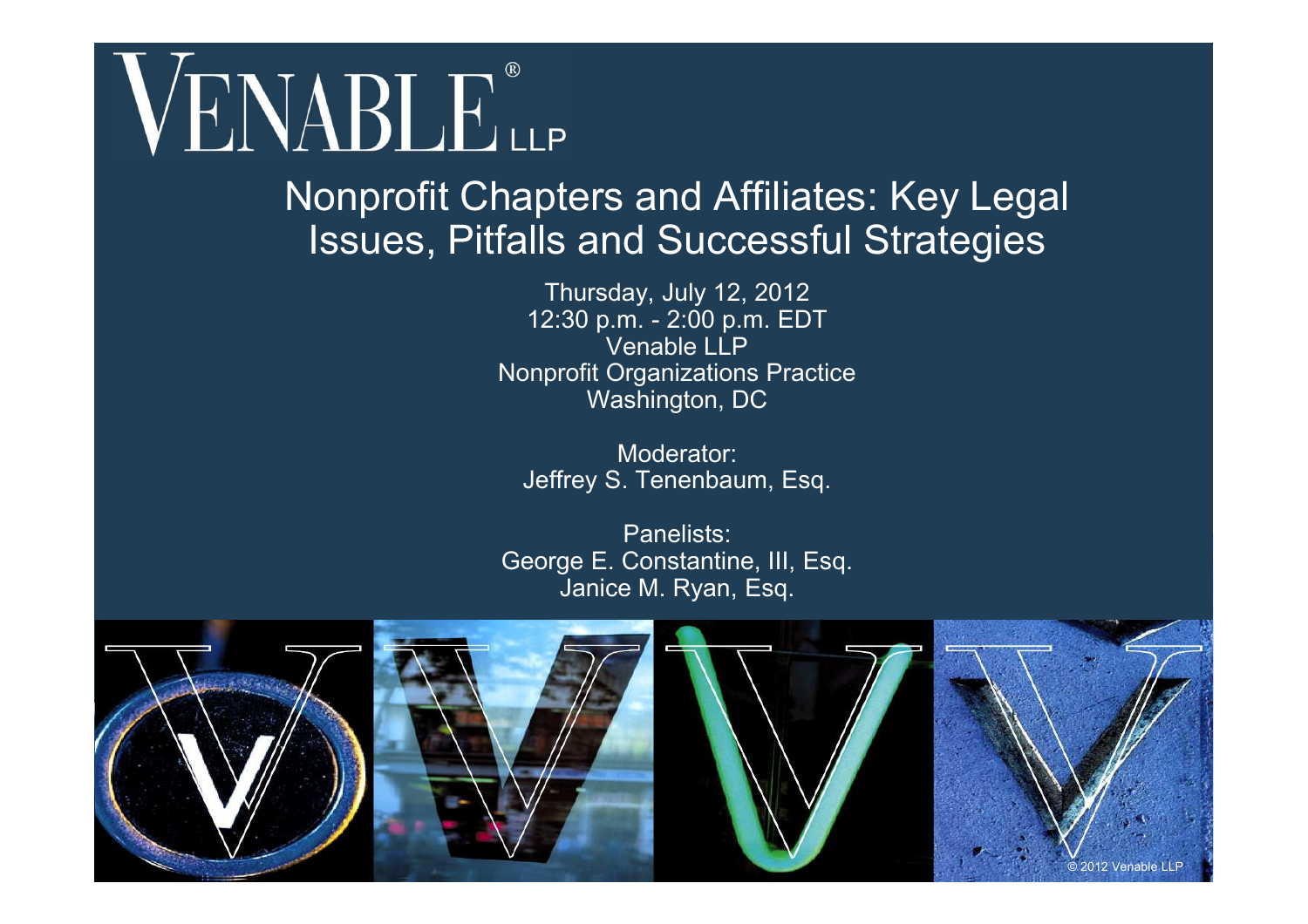#### **Upcoming Venable Nonprofit Legal Events**

August 2, 2012 - How Nonprofits Can Raise Money and Awareness through Promotional Campaigns without Raising Legal Risk

September 13, 2012 – Details Coming Soon

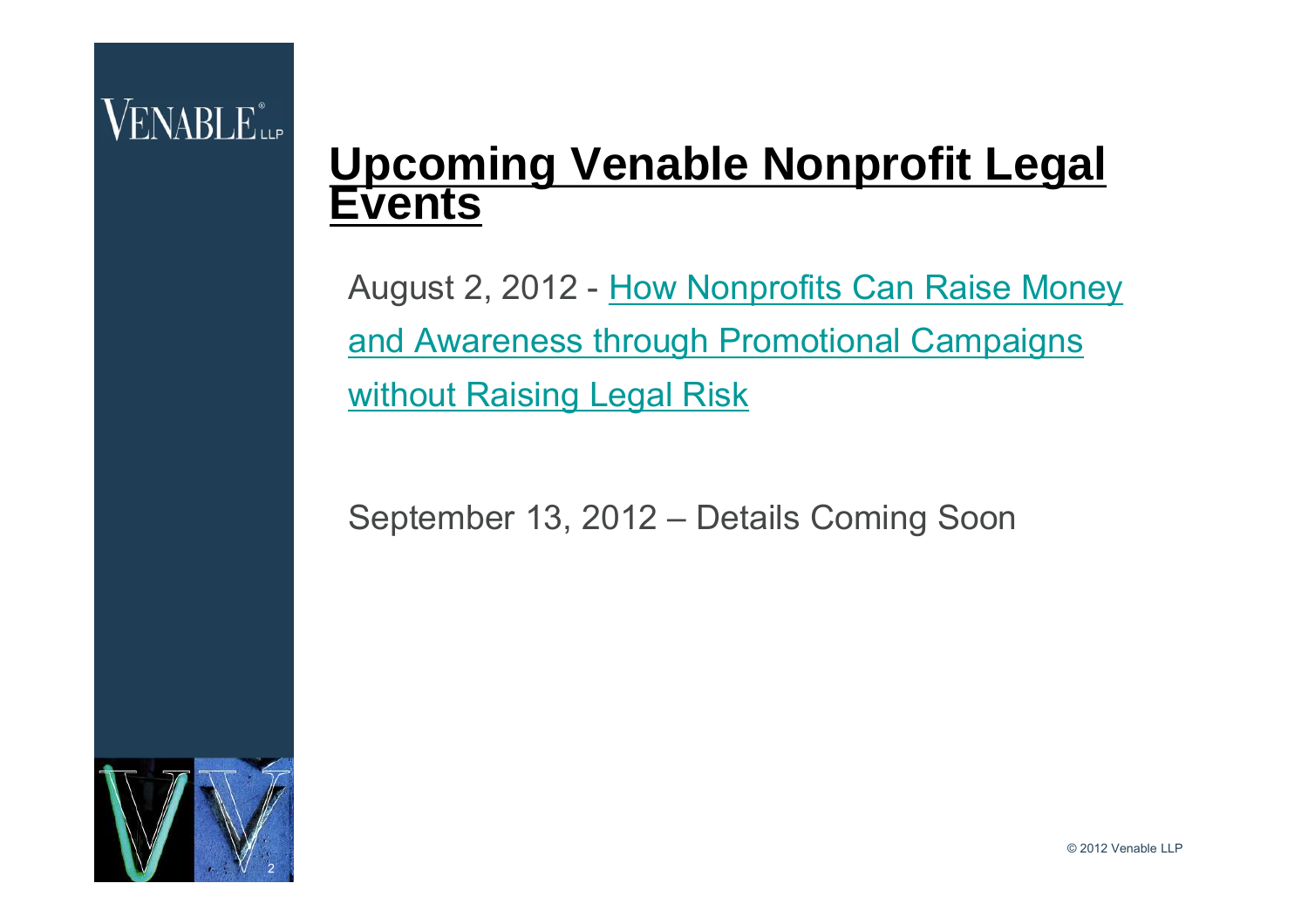# **VENABLE** <sub>LLP</sub>

#### Today's Discussion

- Common affiliation structures
- Key legal pitfalls
	- Attribution of liability to affiliated entities
	- Intellectual property ownership and use
	- Antitrust considerations
	- Governance-related challenges
- **Special tax considerations** 
	- Group tax exemption
	- $-501(c)(3)$  affiliates of non-501(c)(3) entities (e.g., association foundations)
- **Managing affiliate relationships** 
	- Affiliation agreements, and other successful strategies

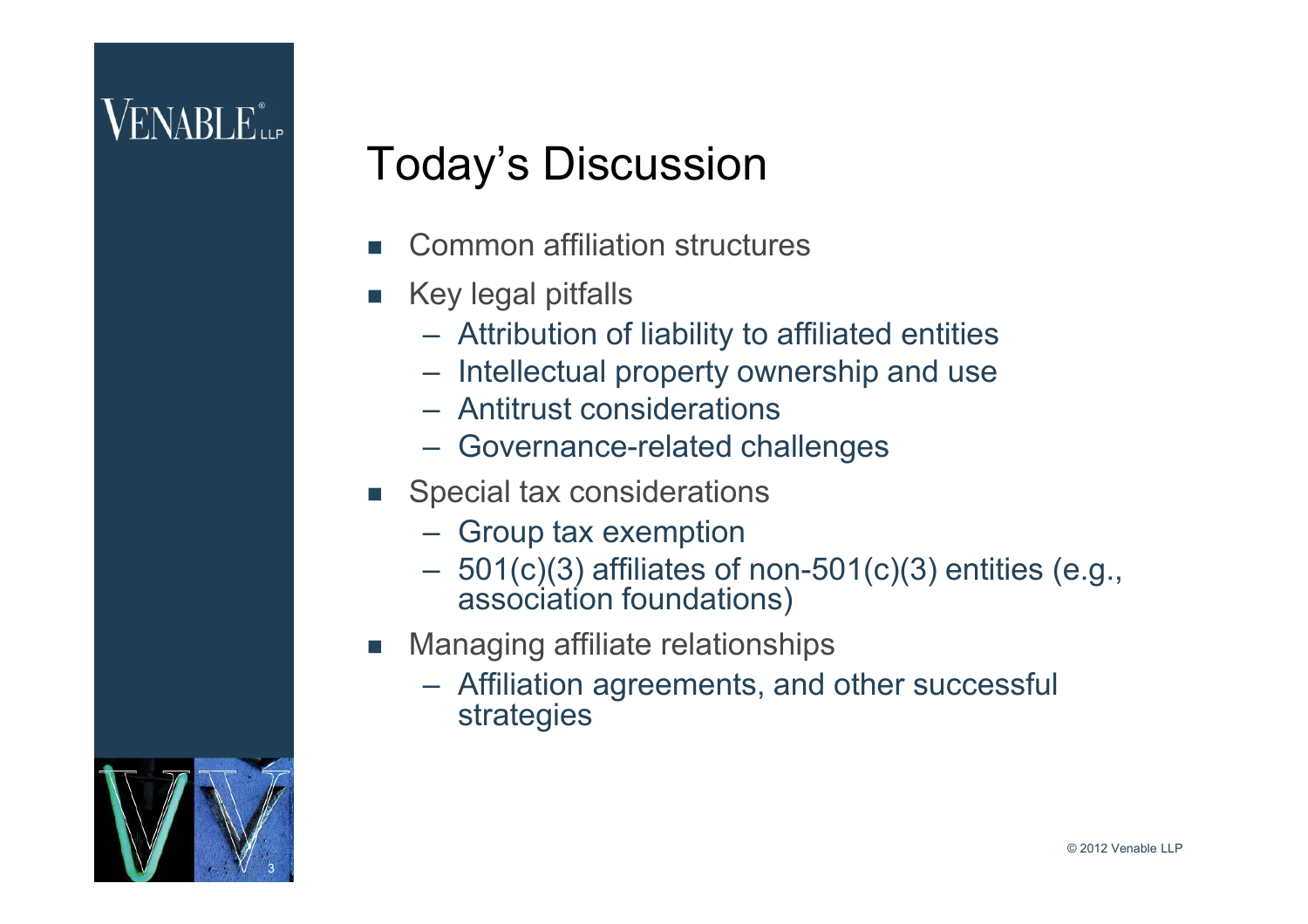#### Common Affiliation Structures

Reasons to Affiliate



Managing **Liability** Exposure

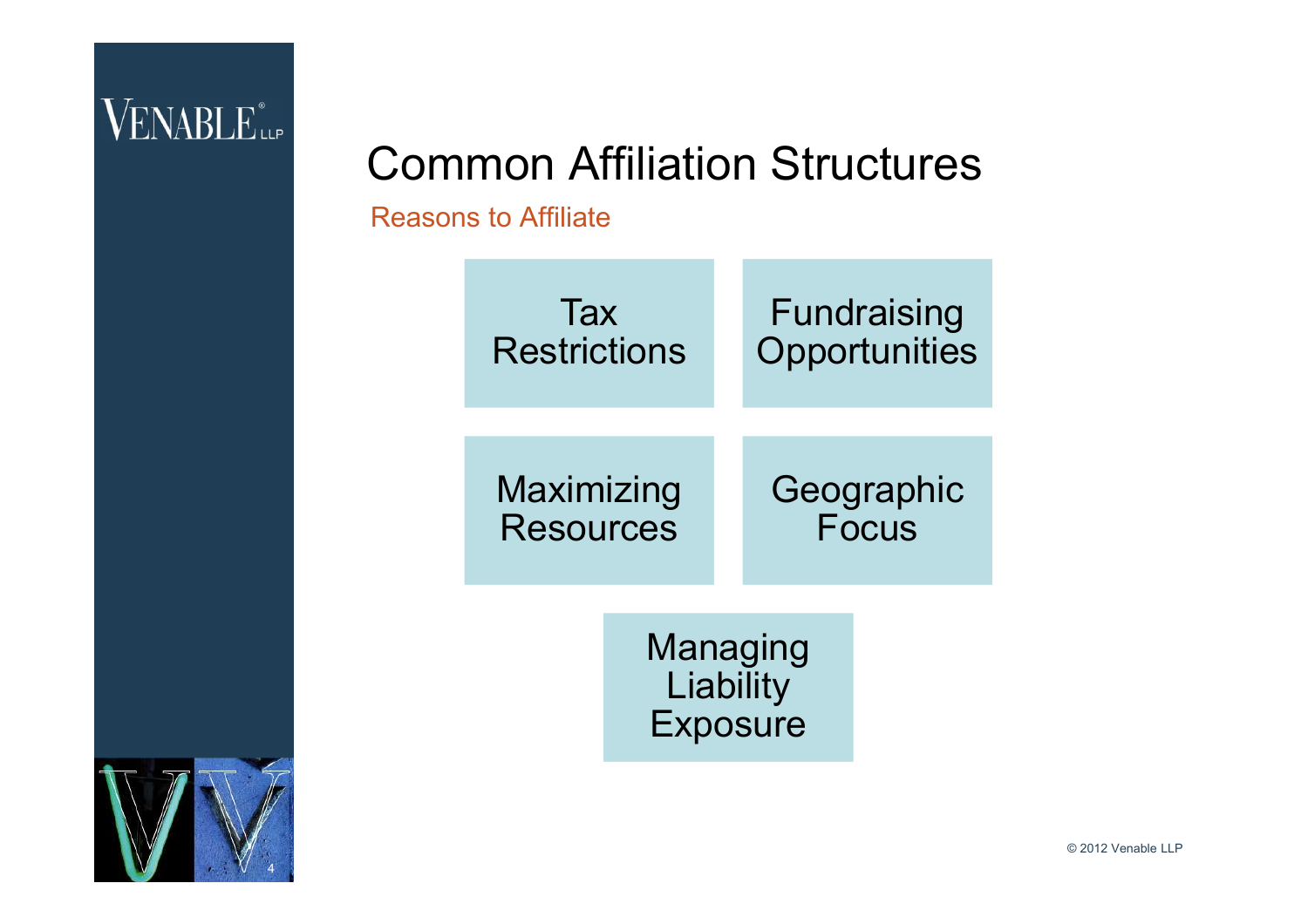#### Common Affiliation Structures

Control v. Autonomy is Key Factor in Choice of Structure



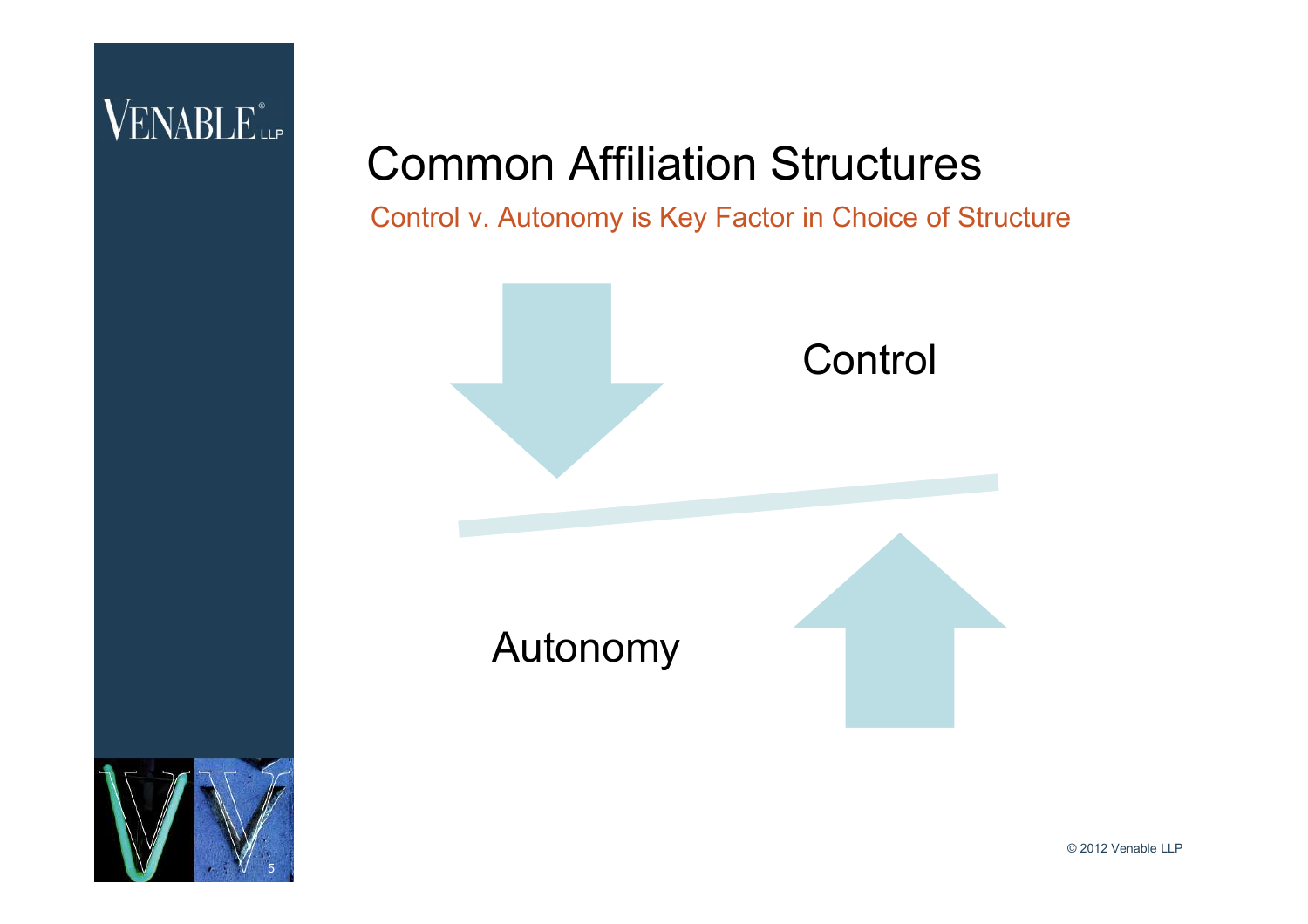#### Common Affiliation Structures

#### Control/Autonomy Continuum

#### **Fully Integrated**

affiliates have no separate legal existence

#### **Parent/Subsidiary**

separate legal entities

parent controls subsidiary through governance structure, operating agreement

#### **Contractual Affiliation**

relationship governed by agreement

affiliates may or may not be separately incorporated

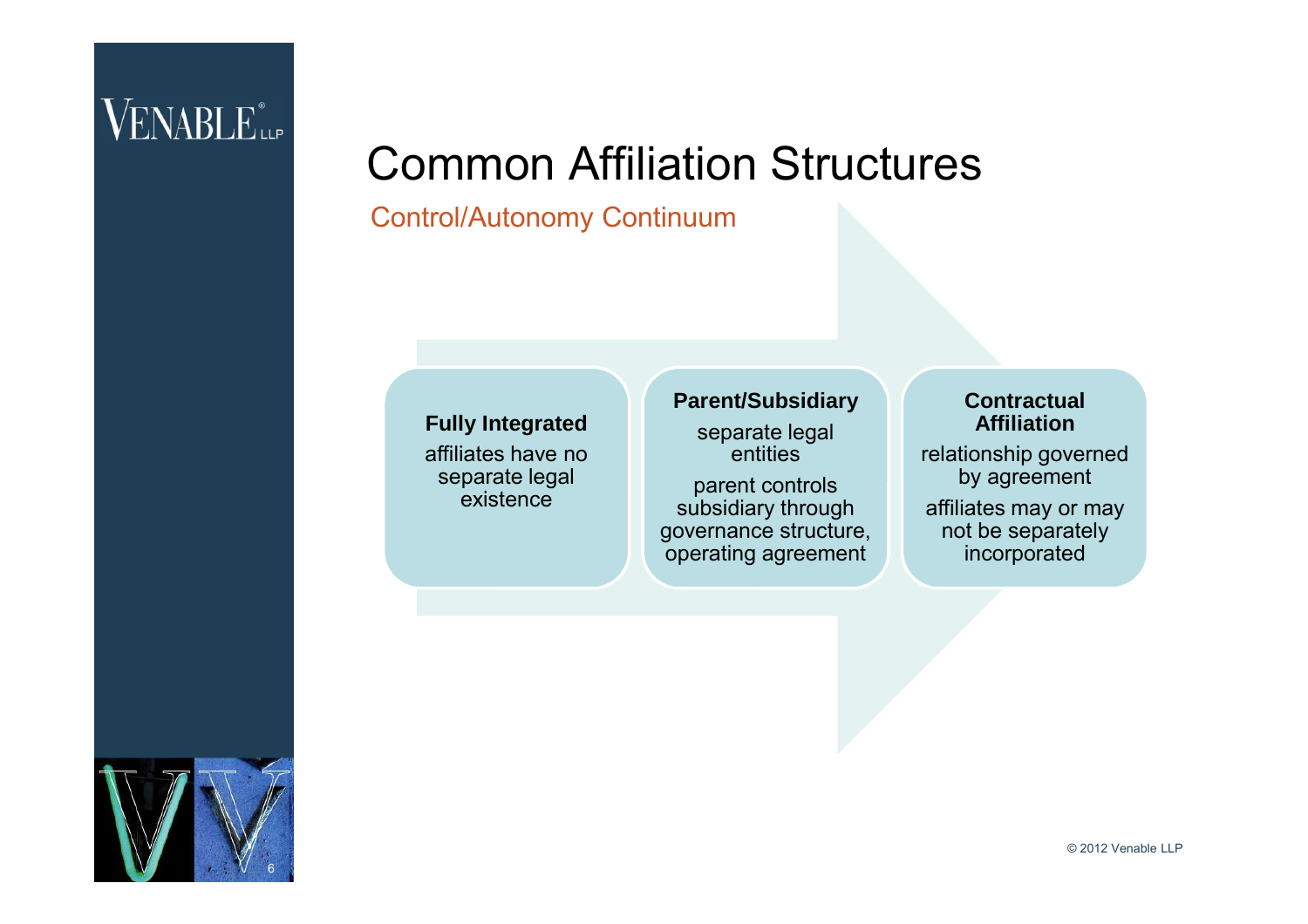#### Common Affiliation Structures

Risk Profile of Common Affiliation Structures



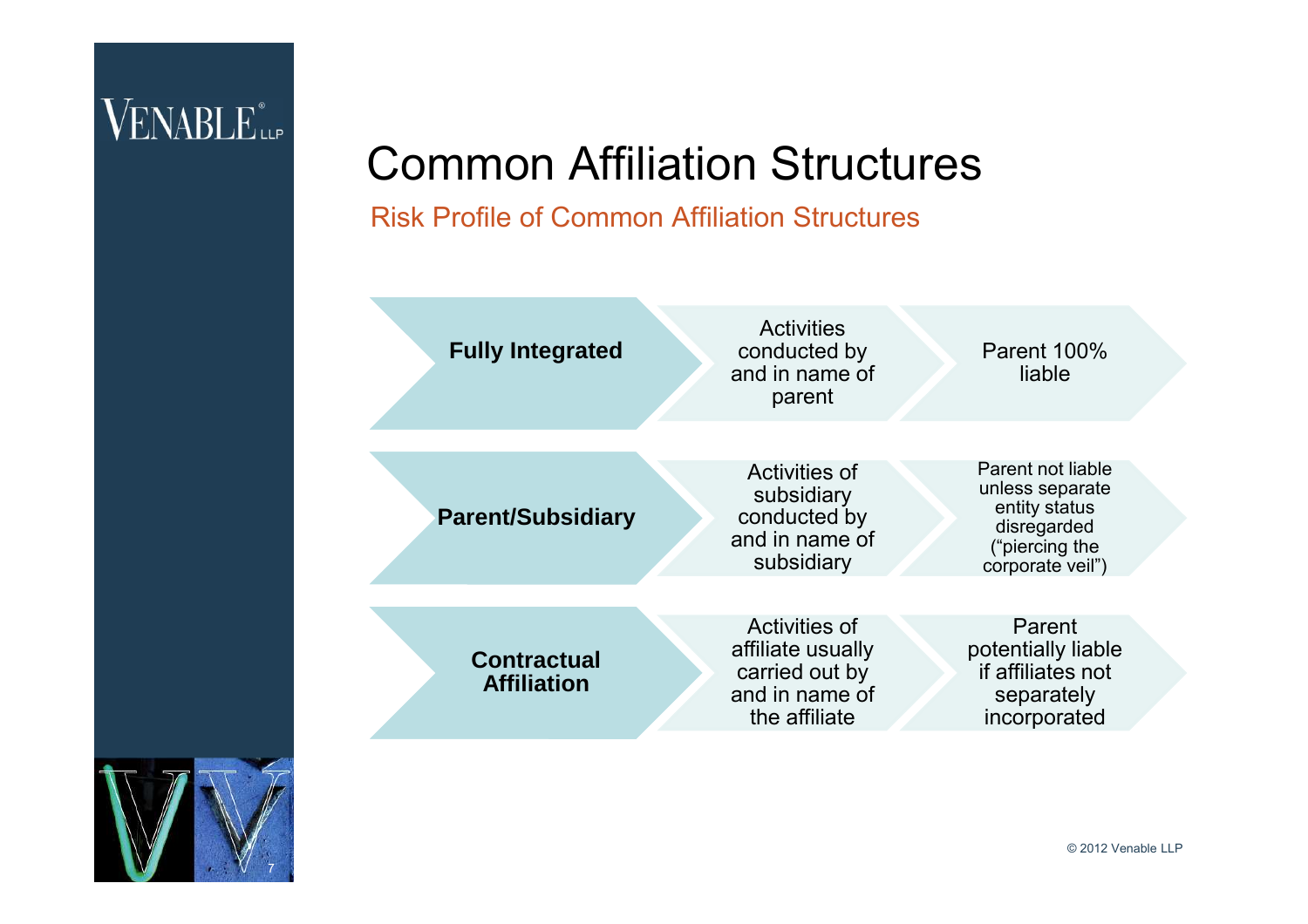#### Common Affiliation Structures

#### Other Characteristics

| <b>Fully Integrated</b>                  | • Common for entities with affiliates dedicated to<br>specific subject-matter interests; also<br>sometimes used by entities with geographic-<br>based affiliates<br>• Full integration minimizes administrative<br>burden of maintaining separate legal entities                  |
|------------------------------------------|-----------------------------------------------------------------------------------------------------------------------------------------------------------------------------------------------------------------------------------------------------------------------------------|
| <b>Parent/Subsidiary</b>                 | • Common for association-related foundation<br>relationships or other closely-affiliated<br>relationships<br>• Maximizes control while minimizing liabilities                                                                                                                     |
| <b>Contractual</b><br><b>Affiliation</b> | • Common for "federation" model of related<br>national, regional, state, or local associations<br>• Degree of integration or autonomy varies to<br>suit organizations' needs and preferences<br>• But beware unincorporated affiliates and/or<br>absence of affiliation agreement |
|                                          |                                                                                                                                                                                                                                                                                   |

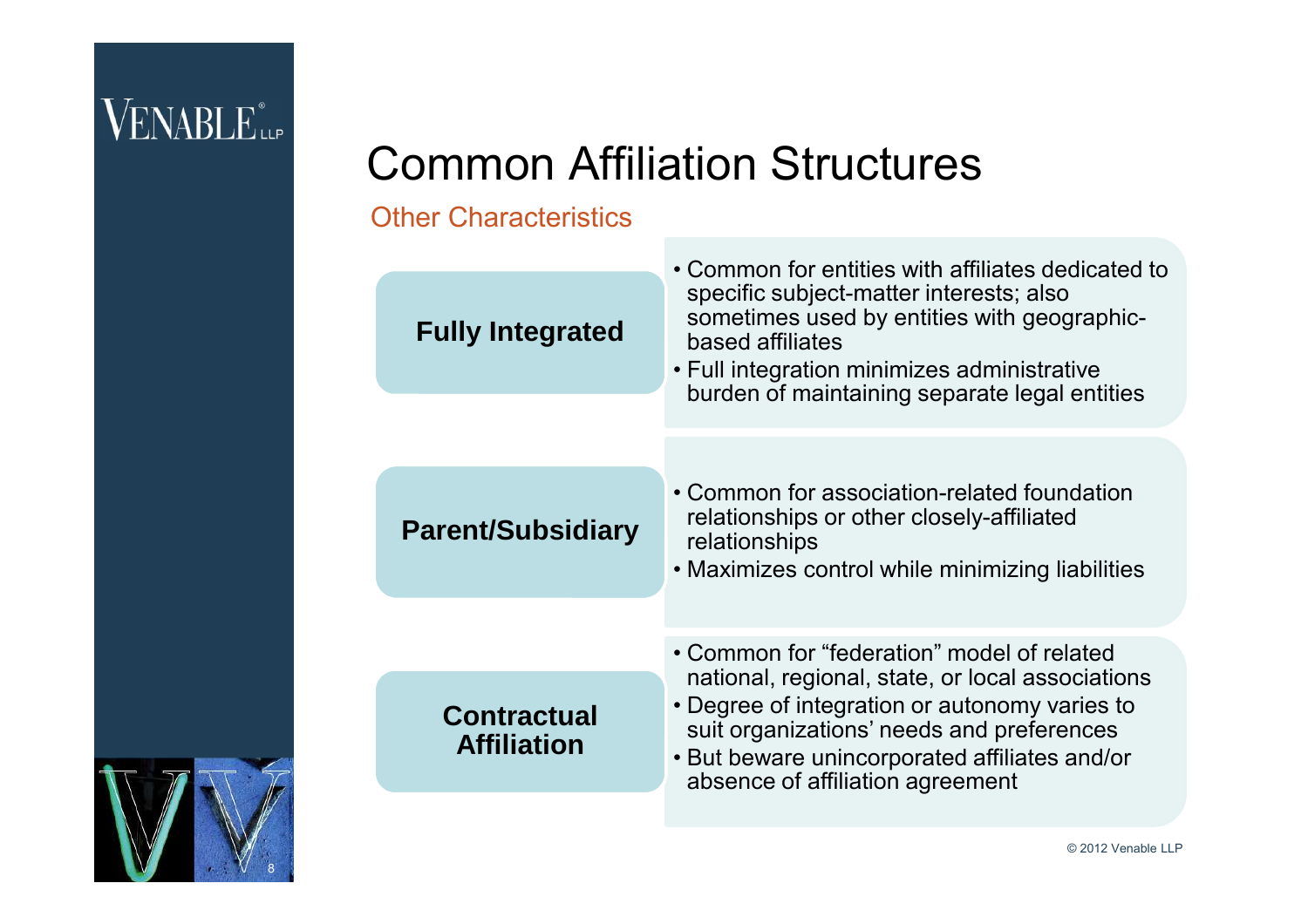## Key Legal Pitfalls

Attribution of Liability to Parent (Tort, Contract, etc.)



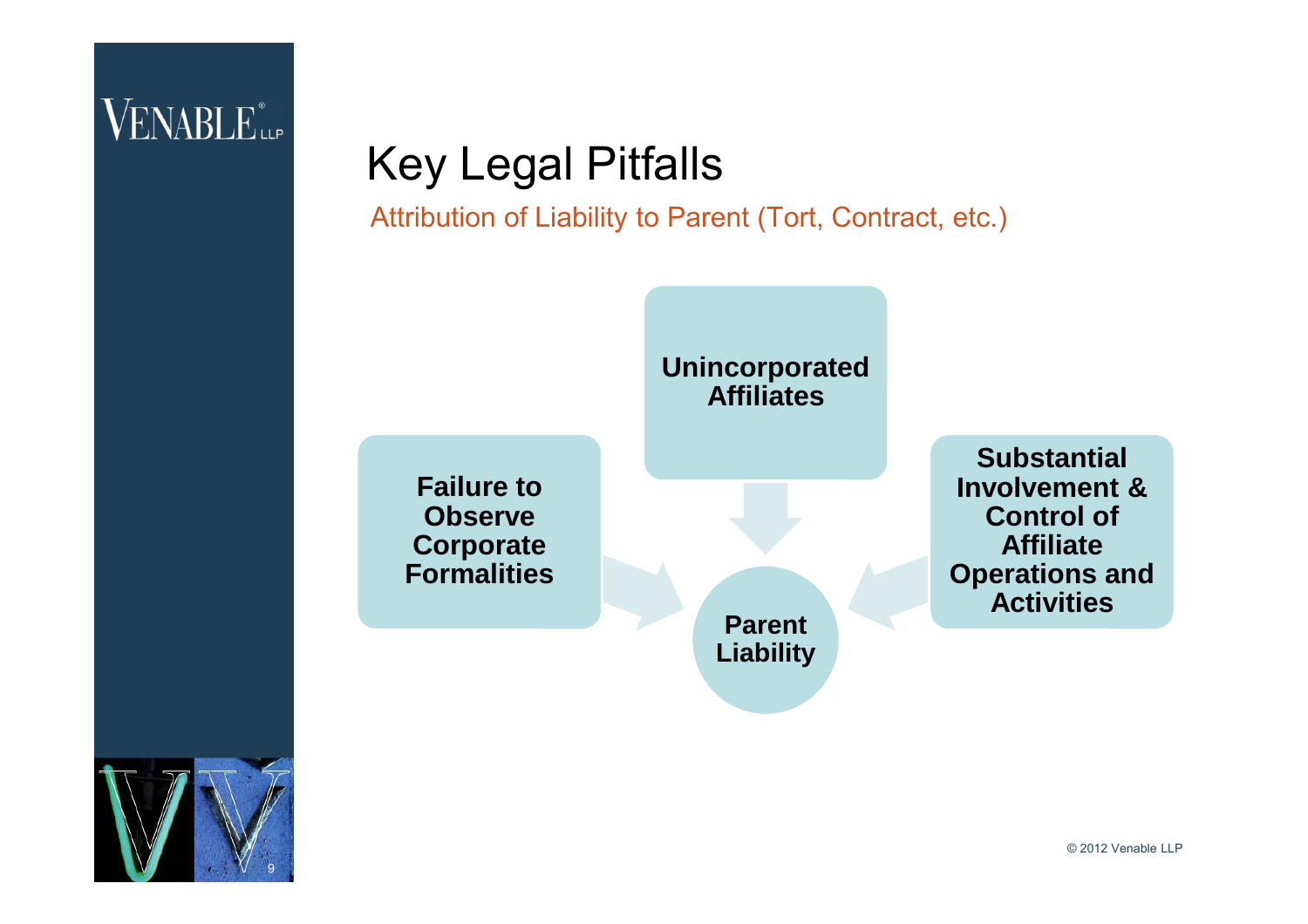10

## Key Legal Pitfalls

#### Intellectual Property Ownership and Use

| • Address ownership and licensing of membership lists, data,<br>and works created by or through affiliates in affiliation<br><b>Publications</b><br>agreement or on a project-by-project basis as necessary<br>& Data<br>• Consider 501(c)(3) tax implications before assigning rights to a<br>$non-501(c)(3)$ | Names &<br><b>Logos</b> | • Common practice for affiliate name to include parent's name<br>• Disputes over use of name likely in the event of disaffiliation<br>• Specify trademark license terms in affiliation agreement and/or<br>bylaws or policies<br>• Consider trademark registration (U.S. and foreign, if operating<br>internationally) |
|----------------------------------------------------------------------------------------------------------------------------------------------------------------------------------------------------------------------------------------------------------------------------------------------------------------|-------------------------|------------------------------------------------------------------------------------------------------------------------------------------------------------------------------------------------------------------------------------------------------------------------------------------------------------------------|
|                                                                                                                                                                                                                                                                                                                |                         | © 2012 Venable LLP                                                                                                                                                                                                                                                                                                     |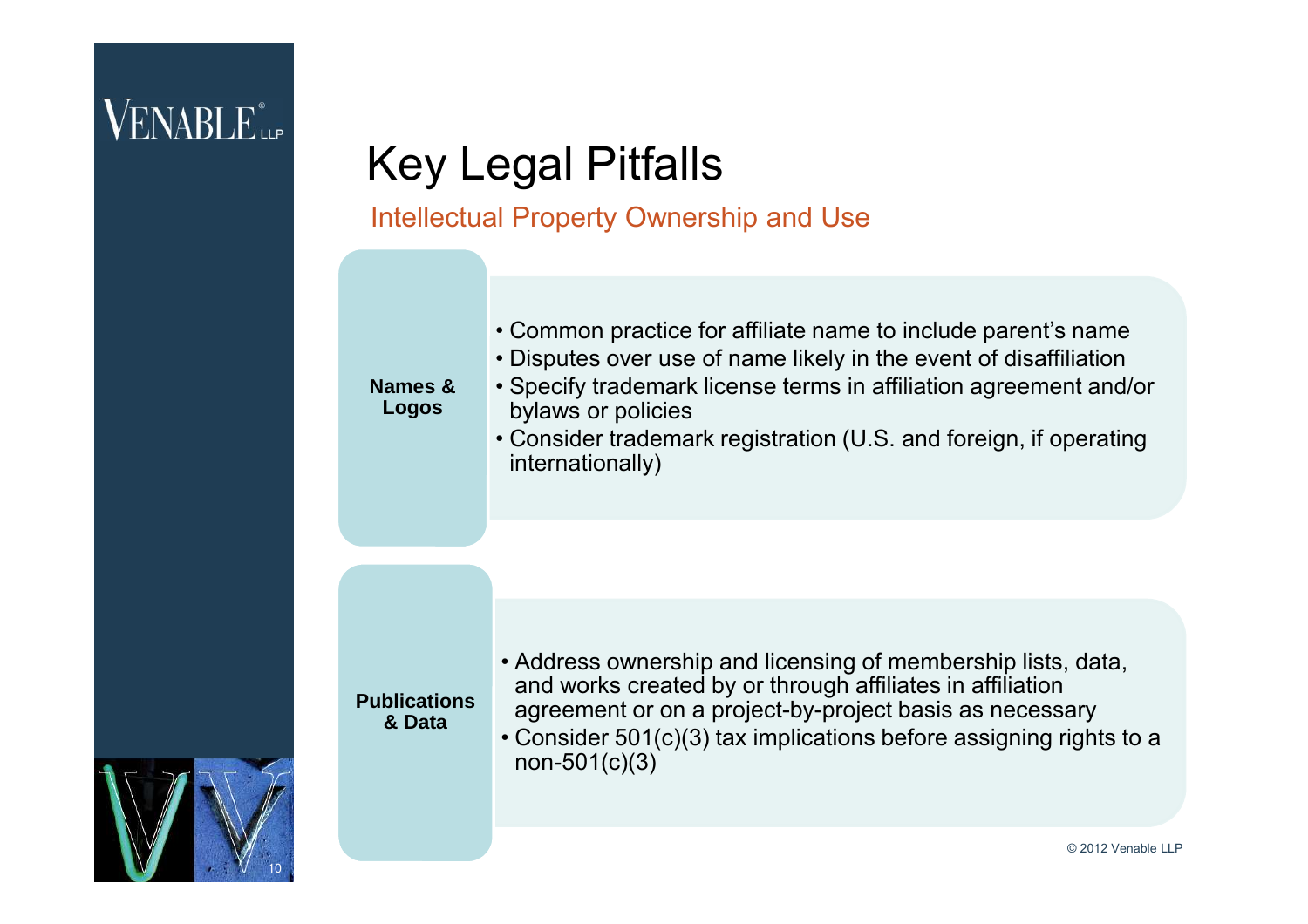### Key Legal Pitfalls

Antitrust Considerations

#### Price Restrictions Territorial

# **Restrictions**

Common Membership **Requirements** 

Facilitating or Participating in **Anticompetitive** Activities of Affiliate

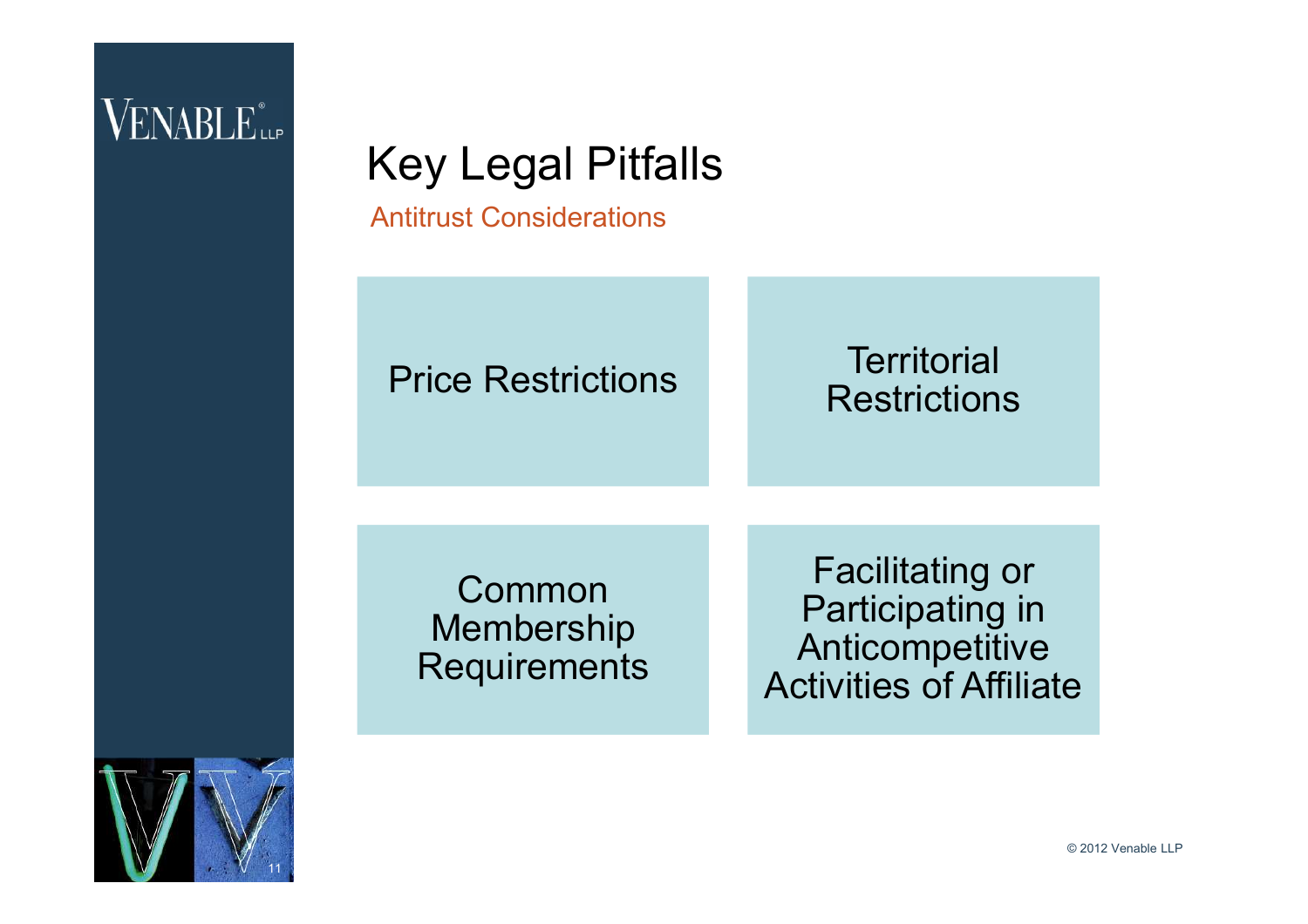### Key Legal Pitfalls

#### Governance-related Challenges

- **Fiduciary duties** 
	- Overlapping directors on parent and affiliate boards
	- Affiliate representatives on parent board
- Common governance structure requirements
	- What works for parent might not be best for affiliate
- **EXECOMMON membership requirements** 
	- Qualifications
	- Termination
- **Managing Affiliate Status** 
	- Threshold for granting charter
	- Dispute resolution
	- Inactive or probation status
	- Disaffiliation
- **Financial management** 
	- Dues collection arrangements
	- Internal controls at affiliate level

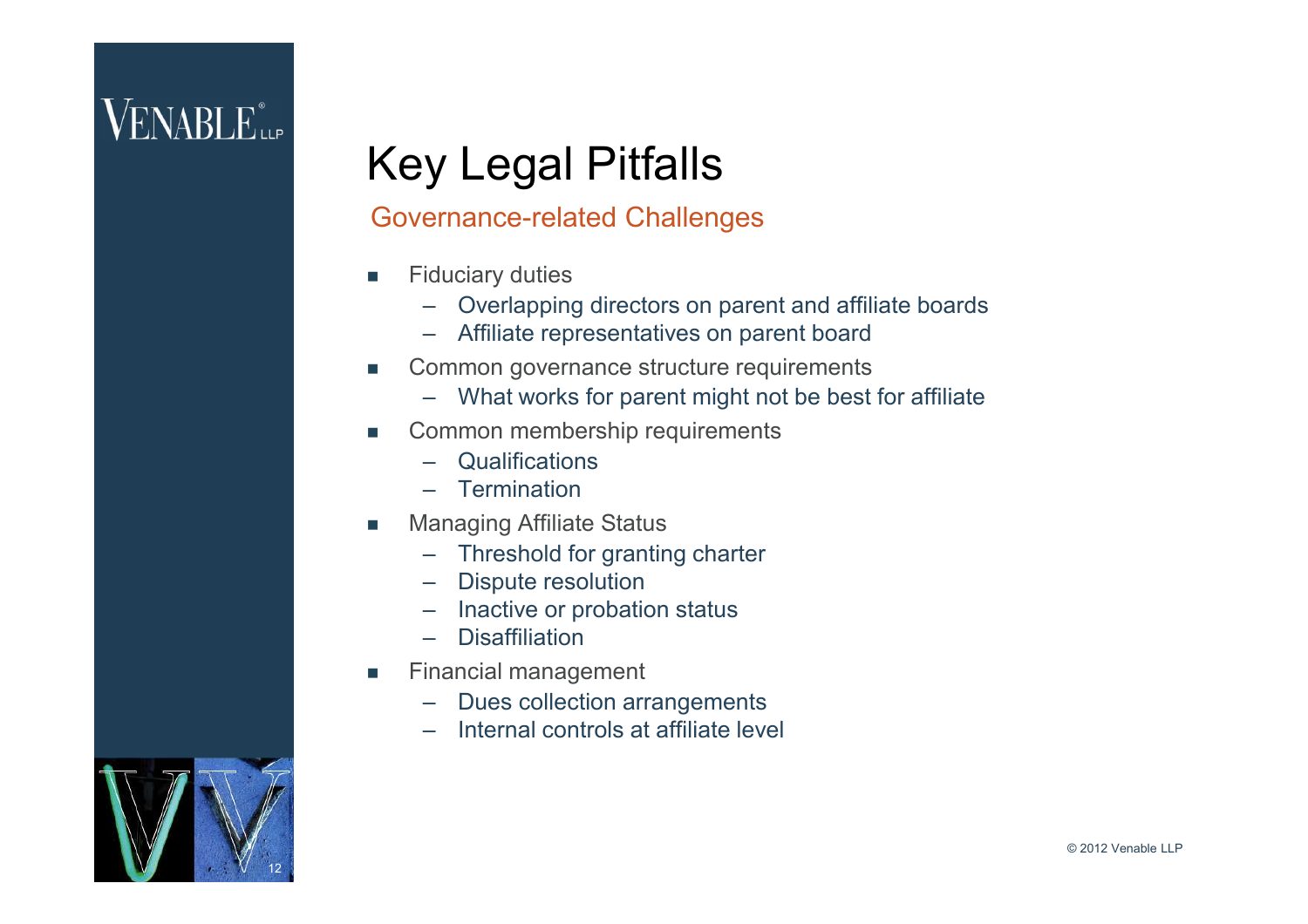#### Special Tax Considerations

Federal Group Tax Exemption



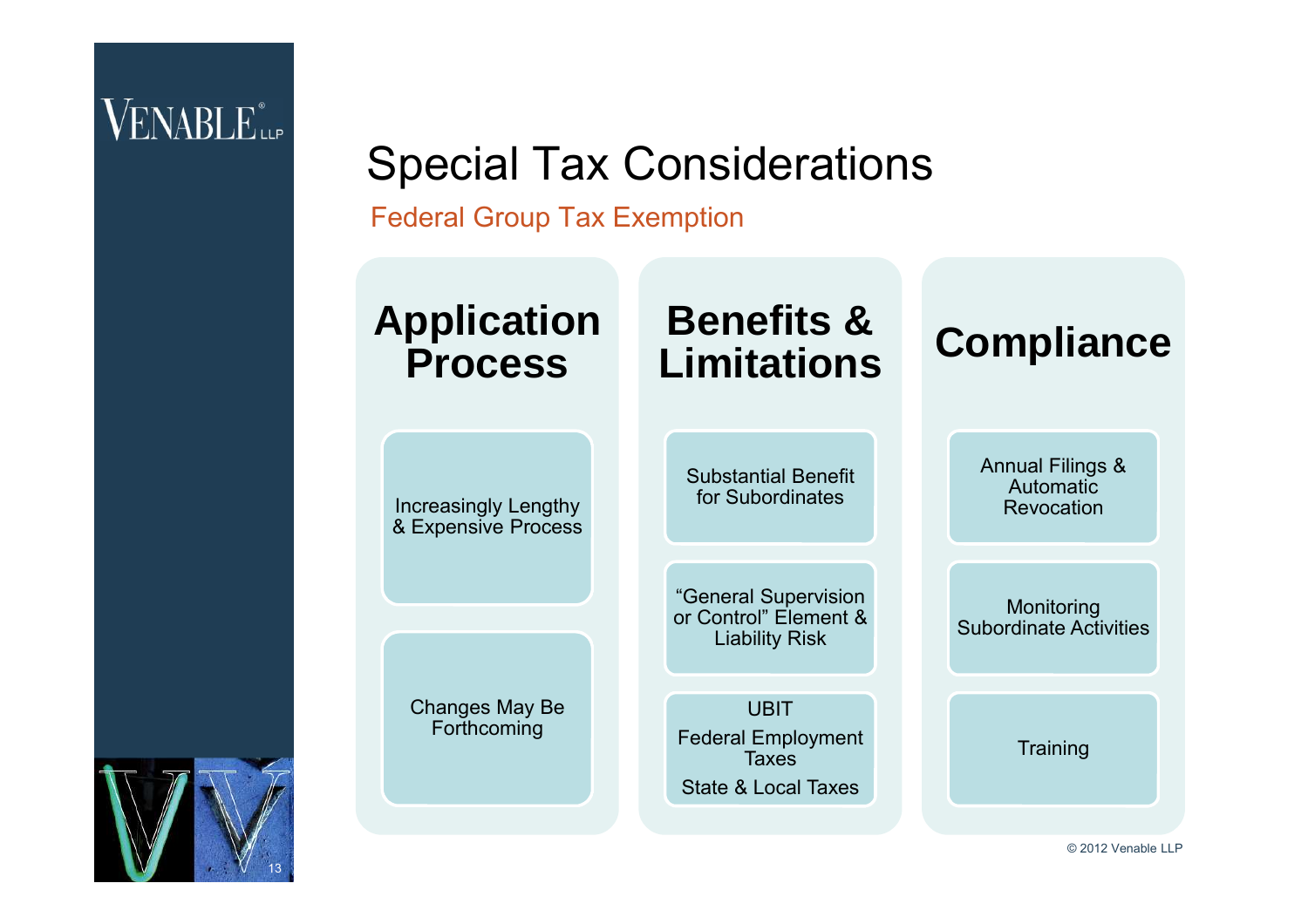# **VENABLE**

#### Special Tax Considerations

501(c)(3) Affiliates of Non-(c)(3) Entities

- **Private benefit and private inurement**
- **Transferring funds and other resources from**  $(c)(3)$  to non- $(c)(3)$ 
	- Grants to non-(c)(3)s
	- Providing fair market value consideration
- Attribution of political and lobbying activities to  $(c)(3)$ 
	- Shared websites

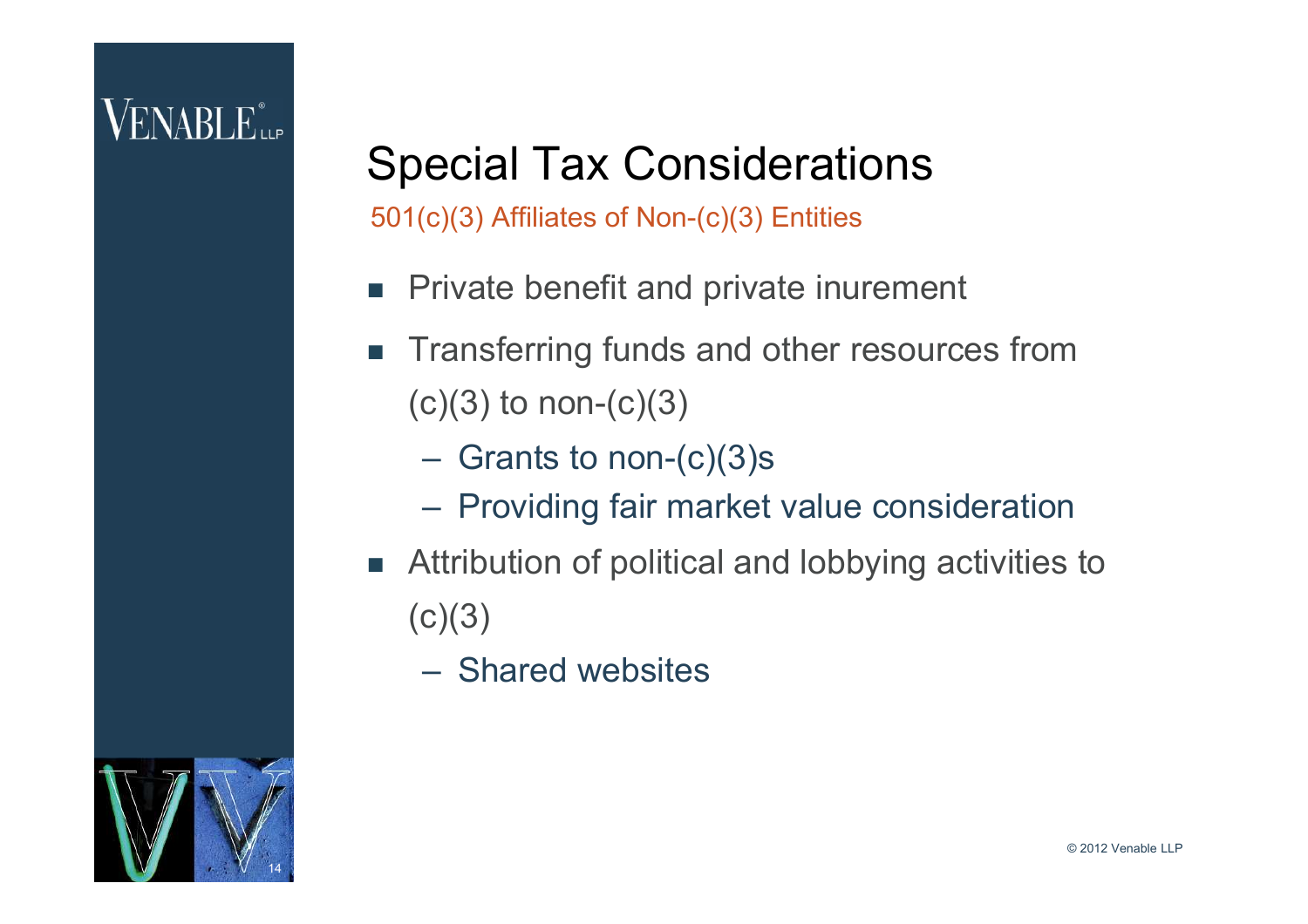#### Managing Affiliate Relationships



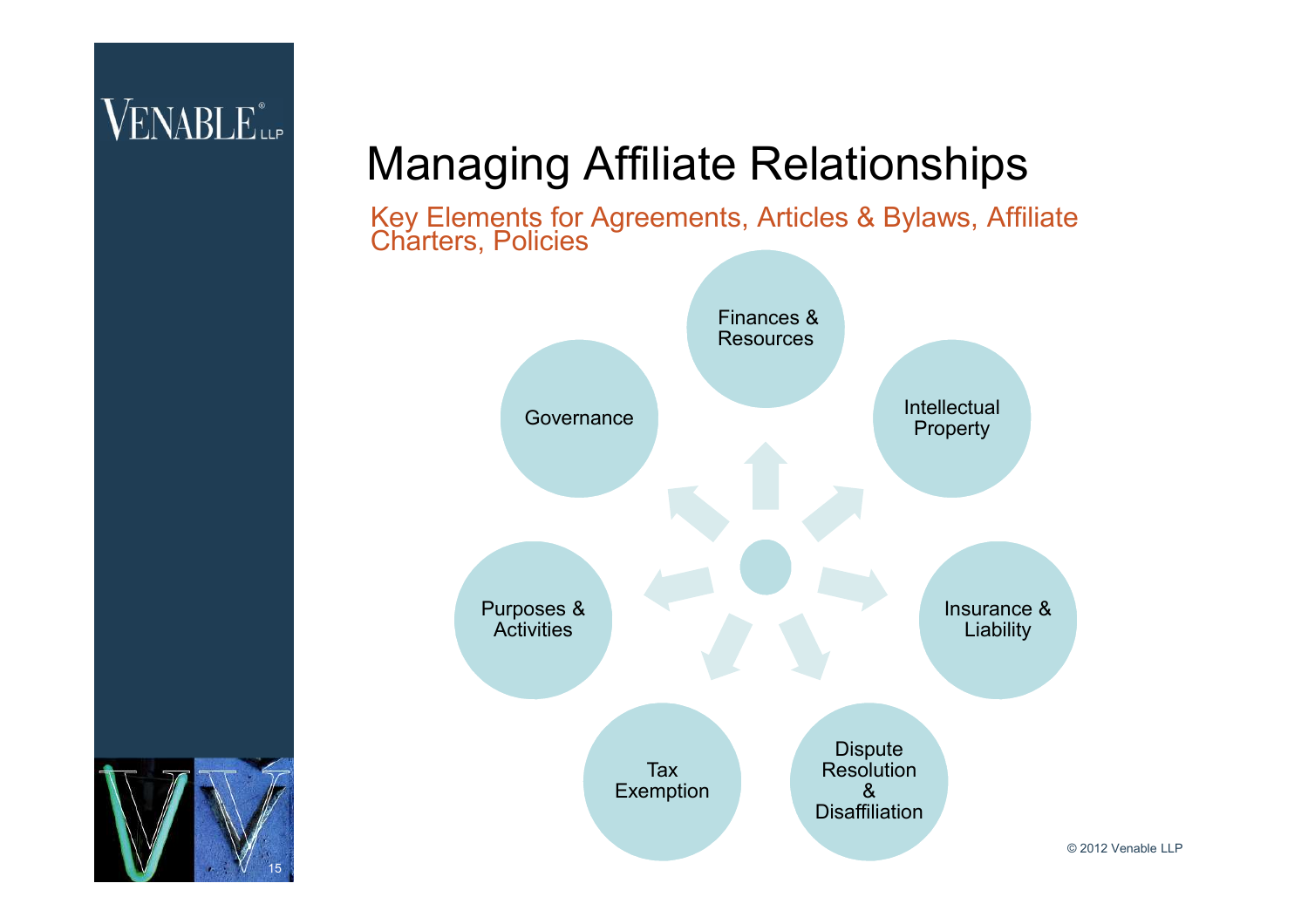# VENABLE<sup>®</sup>

#### Managing Affiliate Relationships

| Governance                     | • Parent entity control mechanisms<br>• Requirements for governance structure, nominations<br>& elections, etc.<br>• Common membership requirements                                                                                                 |  |  |
|--------------------------------|-----------------------------------------------------------------------------------------------------------------------------------------------------------------------------------------------------------------------------------------------------|--|--|
|                                |                                                                                                                                                                                                                                                     |  |  |
| Finances &<br><b>Resources</b> | • Cost allocation for shared staff, facilities, and other<br>resources<br>• Allocation of revenues, fundraising requirements<br>• Dues collection arrangements<br>• Internal controls requirements<br>• Annual reports for group exemption purposes |  |  |
|                                |                                                                                                                                                                                                                                                     |  |  |

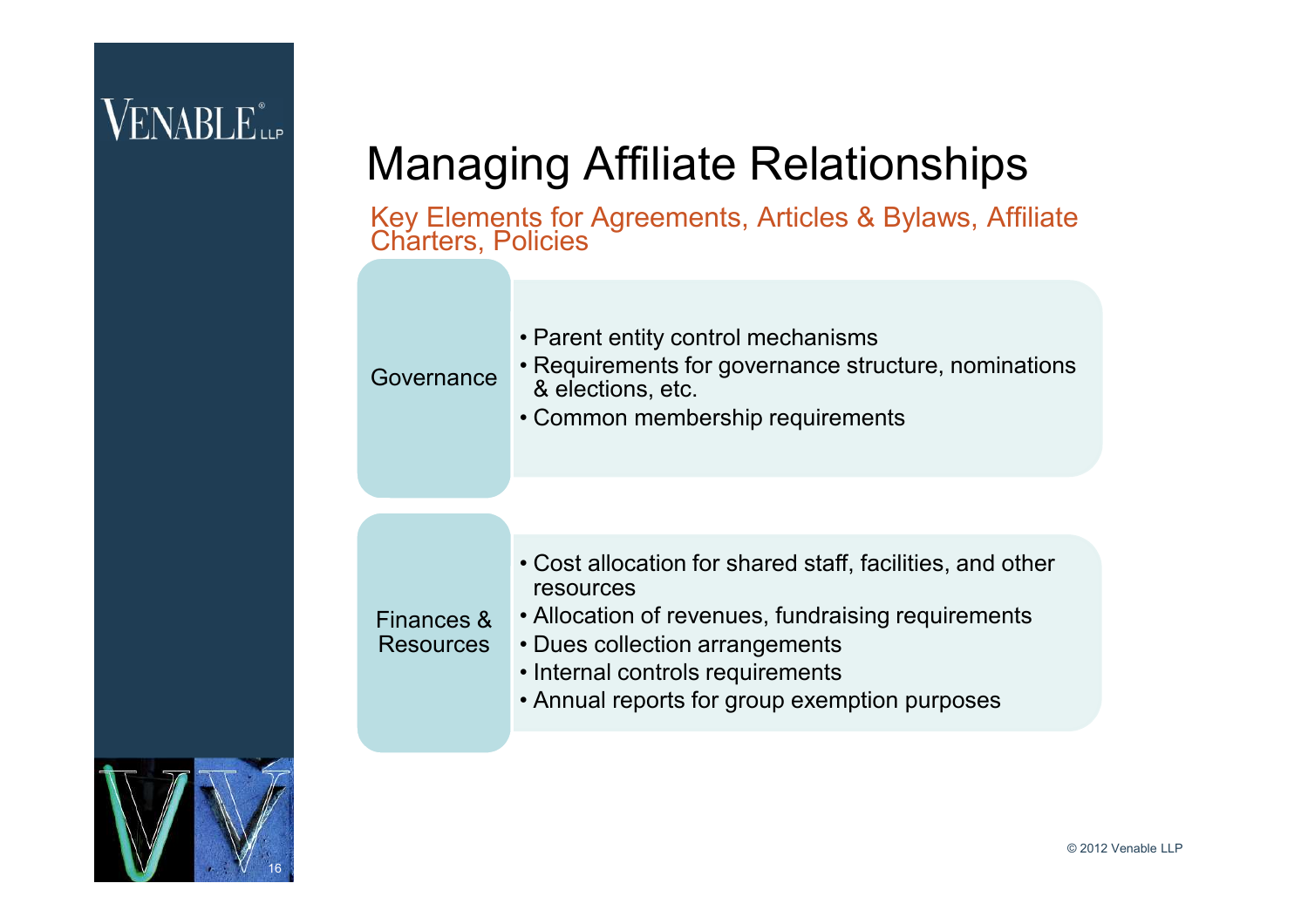# **VENABLE** <sub>LLP</sub>

#### Managing Affiliate Relationships



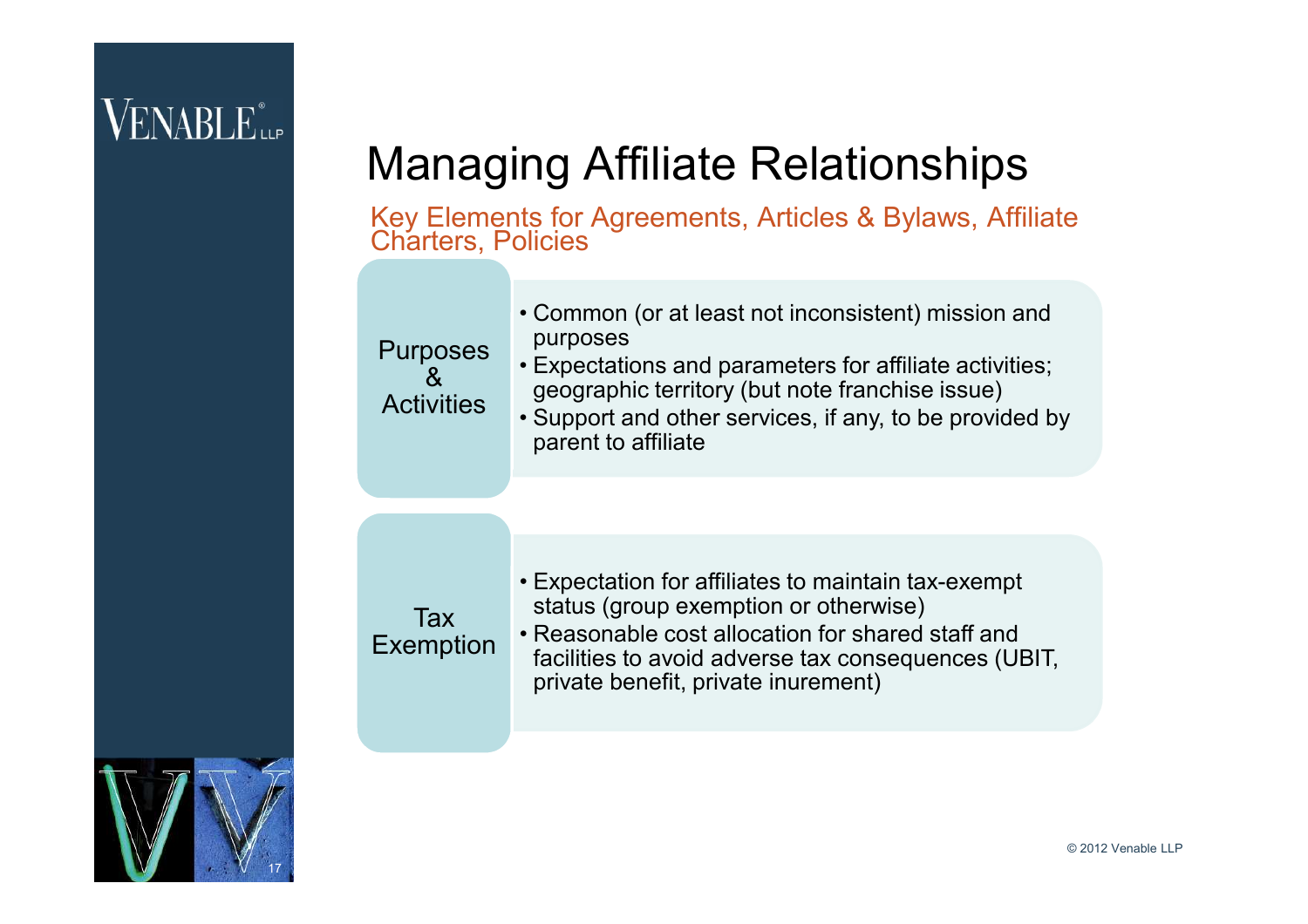# VENABLE<sup>®</sup>

#### Managing Affiliate Relationships

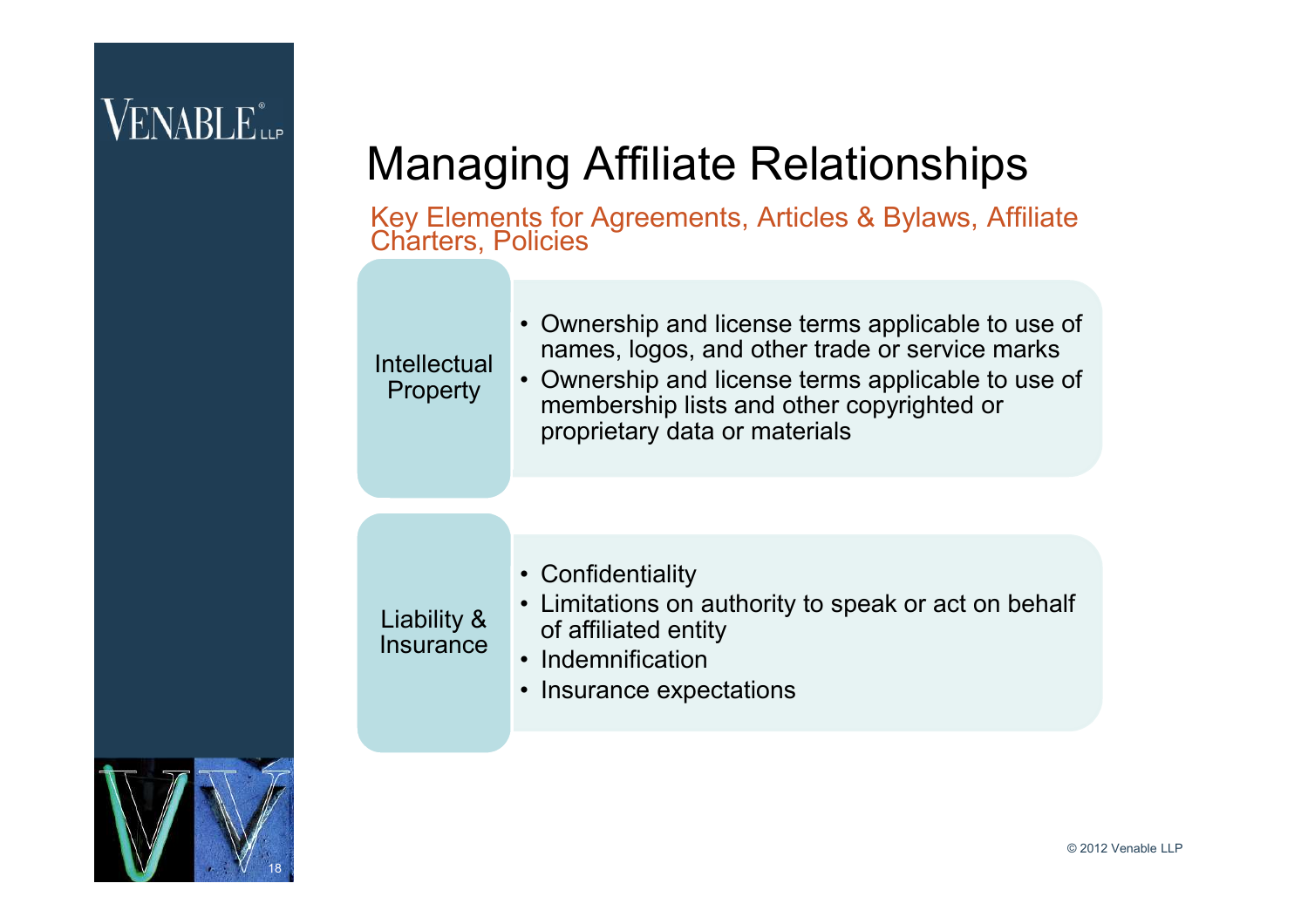#### Managing Affiliate Relationships



- Establish clear procedures and authorities governing dispute resolution, including and up to probation or disaffiliation
- Consider leverage of respective parties
- At minimum, address parent's right to terminate license of name, logo, and other trade or service marks

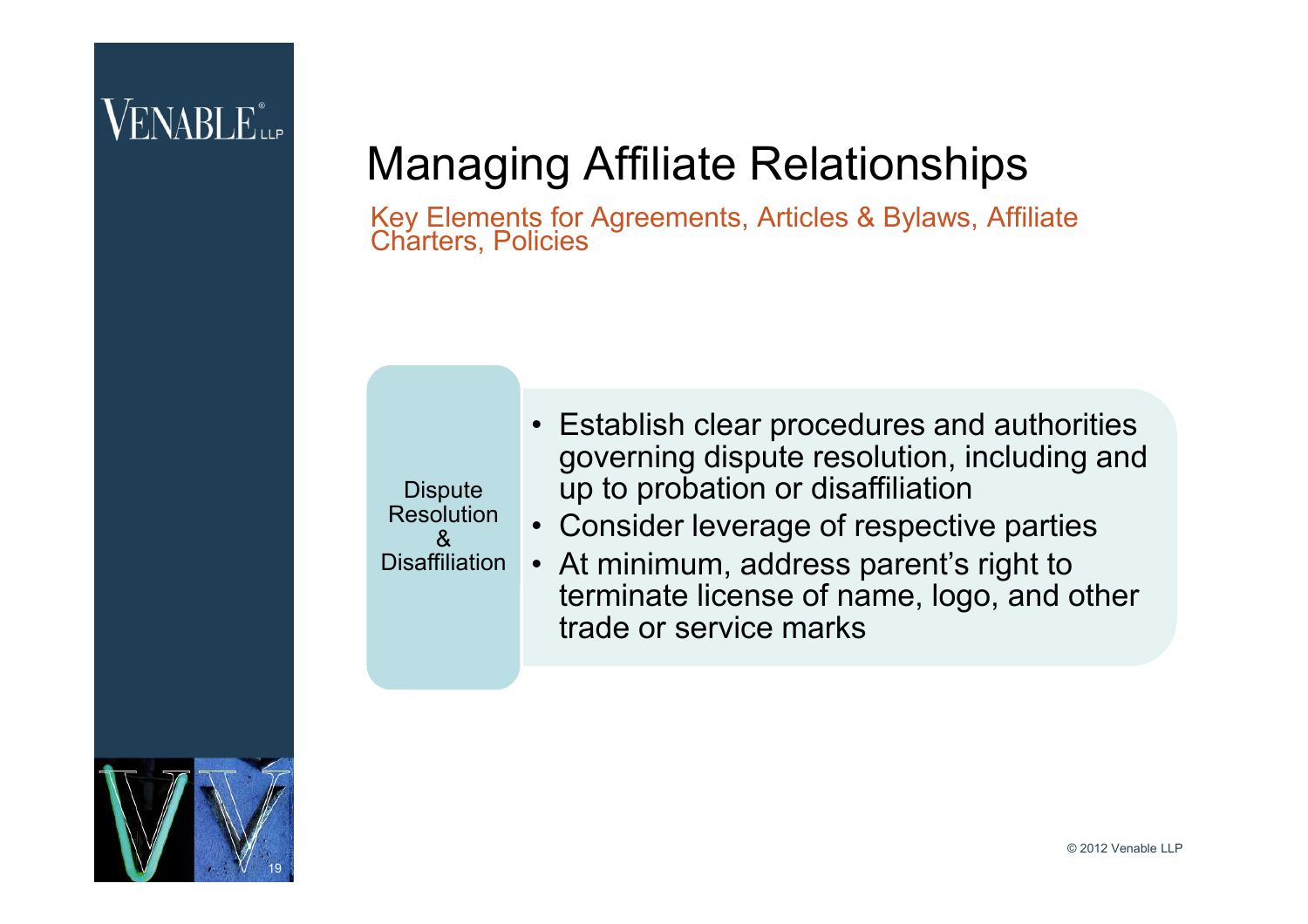# **VENABLE**

#### Managing Affiliate Relationships

Other Successful Strategies

- **Invest in dedicated affiliate or chapter relations** staff
- **Provide affiliate leaders with resources and** training on fundamentals of nonprofit governance and tax-exempt status requirements
- **Include affiliate leaders in decision-making where** appropriate
- **Insurance**